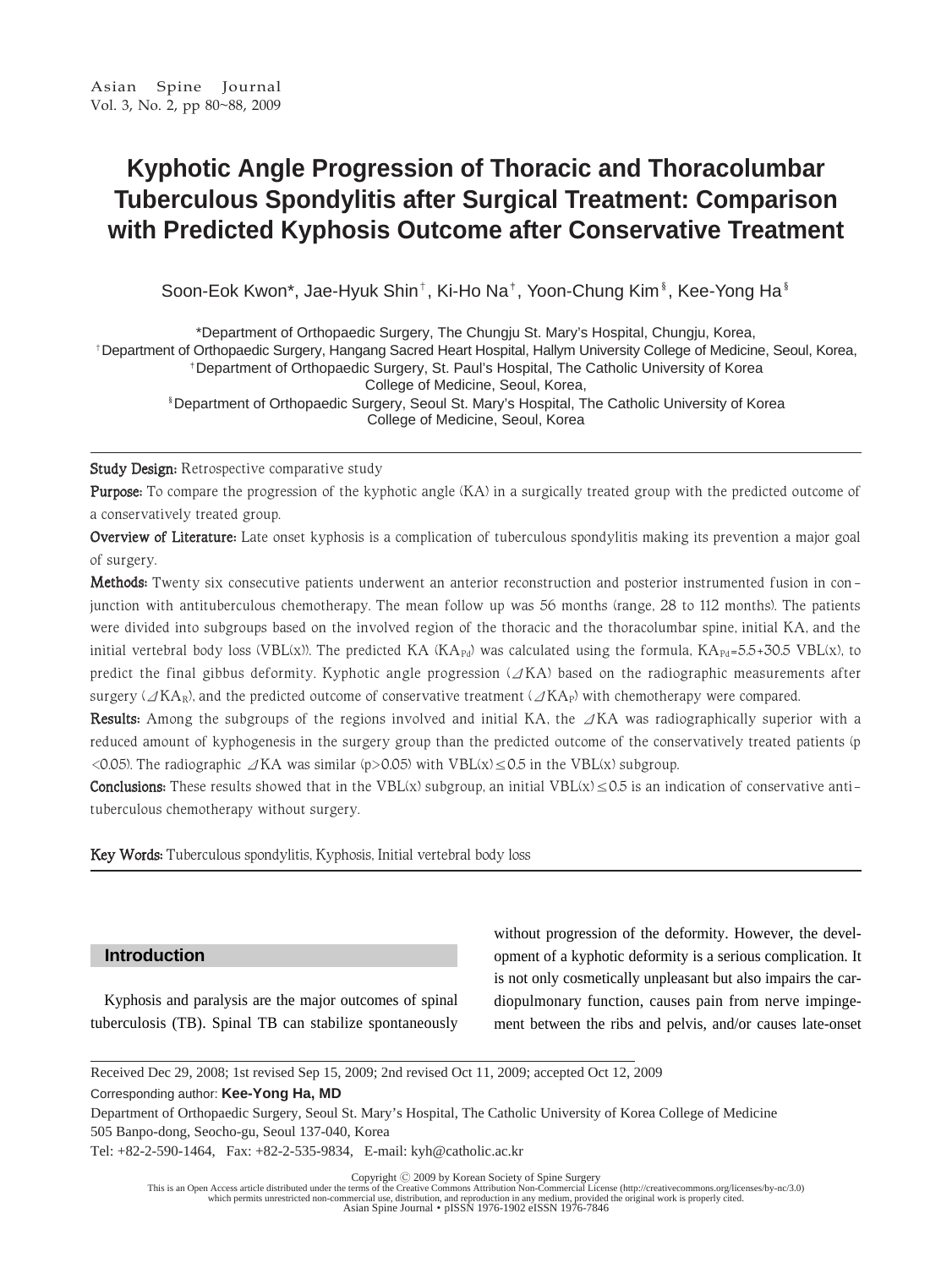paraplegia. A severely deformed kyphosis can be treated only by corrective surgery. However, this is a challenging option with a high complication rate<sup>1</sup>. A kyphotic deformity can be prevented if spinal TB is diagnosed early and antituberculosis chemotherapy is administered promptly. However, some kyphotic deformity may still develop even with adequate medical treatment. The sequela of a kyphotic deformity has been a subject of research into the treatment of patients with spinal TB.

The fifth report of the Medical Research Council Working Party on Tuberculosis of the Spine  $(MRC)^2$  stated the following: 1) a kyphotic deformity develops most severely in the thoracic spine region, which is followed in order by the thoracolumbar, lumbar and lumbosacral spine after treatment with standard TB medications; 2) the greater the pretreatment kyphotic deformity, the less likely the kyphosis will progress further after initiating treatment; and 3) further collapse is appreciable when the initial vertebral body loss upon admission was small  $\ll$  2 vertebrae), while the initial vertebral body loss of two or three segments showed no further collapse on average<sup>2</sup>.

Rajasekaran and Shanmugasundaram3 reported that kyphosis progresses gradually in the thoracic and thoracolumbar spine above L2 during conservative treatment with anti-tuberculous chemotherapy. Regarding the degree of kyphogenesis, the initial vertebral body loss  $(VBL(x))$  was considered to be the determining factor, while the initial kyphotic angle (KA) was not. A predicted KA ( $KA_{Pd}$ ) was formulated as 'KA<sub>Pd</sub>=5.5+30.5VBL(x)' with a correlation coefficient of 0.83 and an accuracy of 90%. This formula applies to the thoracic and thoracolumbar region above L2, which forms a normal kyphotic curve. In the lumbar spine, the lordotic curvature contributes to the progression of the deformity in the thoracic spine4 .

This study examined the change in the sagittal profile after surgical treatment in tuberculous (Tbc) spondylitis patients, and compared it with the predicted change of the sagittal profile after chemotherapy alone. It is believed that the indications for surgery or conservative treatment might be better determined using this information.

## **Materials and Methods**

## 1. Patients

This study was approved by the institutional review

board. Twenty six patients (M:F=12:14) were examined after undergoing surgery for thoracic and thoracolumbar TB between 1992 and 2001. The mean follow up period and age was 56 months (range, 28 to 112 months) and 41.7 years (range, 18 to 73 years), respectively. The regional subgroups included 12 and 14 cases in the thoracic (T: from T2 to T10) and thoracolumbar (TL: from T11 to L2), respectively.

#### 2. Operation method

Anterior radical surgery with an autogenous iliac bone graft was performed in all cases, and posterior instrumentation (TSRHTM; Texas Scotish Rite Hospital, Medtronic-Sofamor Danek, Memphis, TN, USA) and fusion were performed using an autogenous cancellous bone graft.

#### 3. Measurement

The KA progressions (ΔKA)'s were obtained. ΔKA following surgery ( $\Delta$ KA<sub>R</sub>) was measured by comparison of the difference in the kyphotic angle of the last follow up standing lateral radiograph  $(KA_{Final})$  to the preoperative standing lateral radiograph  $(KA_{Pre})$  (Table 1). The radiographic measurements were performed by two independent spine surgeons that did not participate in the surgery. Each surgeon performed the measurements twice; the mean of the measurements was used as the final value. The  $KA_{Pd}$ , or the final gibbus deformity, was calculated using the formula 'KA<sub>Pd</sub>=5.5+30.5 VBL(x)' by measuring the VBL(x). The estimated  $KA_{Pd}$  was calculated presuming that only antituberculous chemotherapy was administered as conservative treatment. Predicted kyphotic angle progression (Δ  $KA<sub>P</sub>$ ) was calculated by difference of  $KA<sub>Pd</sub>$  and  $KA<sub>Pre</sub>$ (Table 1).

#### (1) Measurement of the kyphotic angle

The measured KA angle was the Cobb's angle between the upper border of the upper normal vertebra and the lower border of the lower normal vertebra on a simple standing lateral radiograph of the lesion, as previously reported by the MRC<sup>2,5,6</sup>.

## $(2)$  Measurement of the preoperative VBL $(x)$

Rajasekaran and Shanmugasundaram<sup>3</sup> assessed the loss of the vertebral body, which we regarded as  $VBL<sub>1</sub>$ , using the following method: divide the lateral height of each vertebra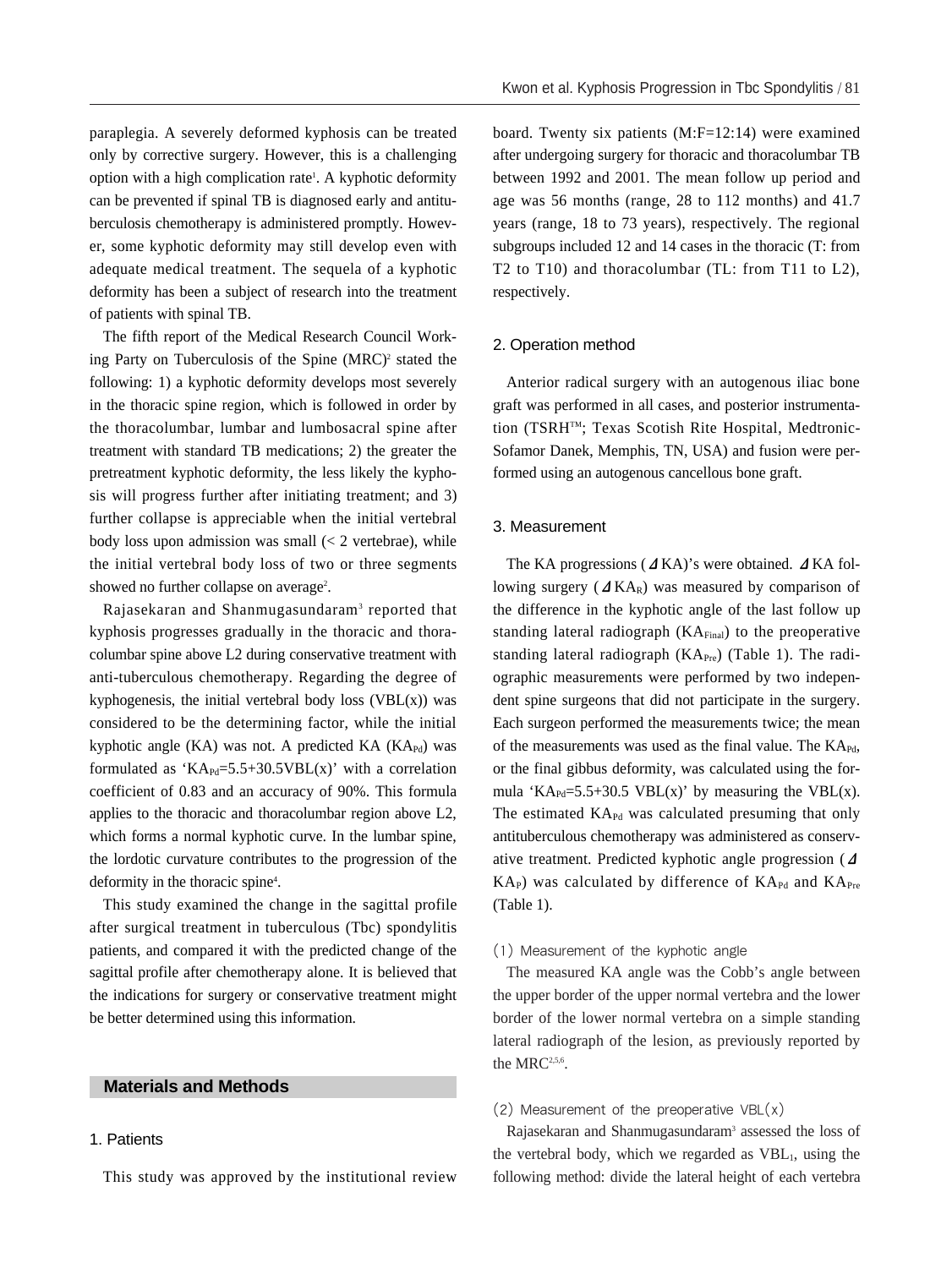**Table 1.** Patient demographics

| Patients       |    | Age Gender                | <b>FU</b><br>(month) | Level       | Involved<br>vertebra | KA <sub>Pre</sub><br>$(\degree)$ | $KA_{Post}$<br>$(\degree)$ | KA <sub>Final</sub><br>$(\mathring{\ })$ | $KA_{Pd}$<br>$(\degree)$ | VBL(x) | $\angle$ KA <sub>R</sub><br>$(KA_{Final} - KA_{Pre})$ $(KA_{Pd} - KA_{Pre})$ | $\angle$ KA <sub>P</sub> |
|----------------|----|---------------------------|----------------------|-------------|----------------------|----------------------------------|----------------------------|------------------------------------------|--------------------------|--------|------------------------------------------------------------------------------|--------------------------|
| 1              | 65 | M                         | 39                   | T           | $7,\!8$              | 20                               | 15                         | 22                                       | 23.5                     | 0.59   | $\mathfrak{2}$                                                               | 3.5                      |
| $\mathfrak{2}$ | 43 | M                         | 29                   | T           | 5,6                  | 15                               | 11                         | 15                                       | 19.2                     | 0.45   | $\mathbf{0}$                                                                 | 4.2                      |
| 3              | 54 | $\mathbf M$               | 45                   | $\rm T$     | 3,4,5                | 38                               | 20                         | 25                                       | 37.2                     | 1.04   | $-13$                                                                        | $-0.8$                   |
| $\overline{4}$ | 29 | $\mathbf{F}$              | 47                   | T           | 6.7                  | 25                               | 16                         | 35                                       | 26.5                     | 0.69   | 10                                                                           | 1.5                      |
| 5              | 17 | M                         | 27                   | T           | 2,3                  | 35                               | 30                         | 35                                       | 37.5                     | 1.05   | $\boldsymbol{0}$                                                             | 2.5                      |
| 6              | 26 | $\mathbf{F}$              | 49                   | T           | 5,6,7                | 30                               | 20                         | 25                                       | 26.9                     | 0.7    | $-5$                                                                         | $-3.2$                   |
| 7              | 36 | F                         | 56                   | T           | 7,8                  | $\tau$                           | 5                          | 10                                       | 11.6                     | 0.2    | 3                                                                            | 4.6                      |
| 8              | 28 | $\mathbf M$               | 52                   | $\rm T$     | 8,9                  | 25                               | 15                         | 20                                       | 27.5                     | 0.72   | $-5$                                                                         | $2.5\,$                  |
| 9              | 29 | M                         | 26                   | T           | 4,5                  | 22                               | 20                         | 23                                       | 25.3                     | 0.65   | 1                                                                            | 3.3                      |
| 10             | 73 | $\mathbf{F}$              | 26                   | $\mathbf T$ | 6,7                  | 15                               | 10                         | 13                                       | 23.2                     | 0.58   | $-2$                                                                         | 8.2                      |
| 11             | 73 | $\mathbf{F}$              | 43                   | $\rm T$     | 7,8,9                | 20                               | 20                         | 30                                       | 38.7                     | 1.09   | 10                                                                           | 18.7                     |
| 12             | 16 | $\boldsymbol{\mathrm{F}}$ | 36                   | $\mathbf T$ | 8,9                  | 10                               | 6                          | 10                                       | 13.4                     | 0.26   | $\boldsymbol{0}$                                                             | 3.4                      |
| 13             | 52 | $\mathbf{F}$              | 25                   | <b>TL</b>   | 12,1                 | 18                               | 12                         | 14                                       | 14.0                     | 0.28   | $-4$                                                                         | $-4.0$                   |
| 14             | 69 | $\mathbf{F}$              | 27                   | TL          | 11,12                | 34                               | 24                         | 26                                       | 34.8                     | 0.96   | $-8$                                                                         | $0.8\,$                  |
| 15             | 37 | M                         | 65                   | TL          | 1,2                  | 10                               | 6                          | 10                                       | 15.9                     | 0.34   | $\boldsymbol{0}$                                                             | 5.9                      |
| 16             | 25 | F                         | 112                  | <b>TL</b>   | 12,1                 | 30                               | 15                         | 22                                       | 21.7                     | 0.53   | $-8$                                                                         | $-8.3$                   |
| 17             | 29 | $\mathbf{F}$              | 48                   | <b>TL</b>   | 1,2                  | 20                               | 5                          | 10                                       | 26.5                     | 0.69   | $-10$                                                                        | 6.5                      |
| 18             | 32 | M                         | 25                   | TL          | 11,12,1              | 15                               | 10                         | 13                                       | 16.5                     | 0.36   | $-2$                                                                         | $1.5\,$                  |
| 19             | 61 | M                         | 36                   | TL          | 1,2                  | 5                                | 2                          | 8                                        | 19.8                     | 0.47   | 3                                                                            | 14.8                     |
| 20             | 38 | $\mathbf M$               | 66                   | TL          | 1,2                  | $8\,$                            | $\mathbf{1}$               | 9                                        | 10.1                     | 0.15   | 1                                                                            | 2.1                      |
| 21             | 30 | M                         | 33                   | TL          | 1,2                  | 22                               | 18                         | 26                                       | 19.8                     | 0.47   | $\overline{4}$                                                               | $-2.2$                   |
| 22             | 41 | M                         | 62                   | TL          | 11,12,1,2            | 30                               | 24                         | 28                                       | 31.7                     | 0.86   | $-2$                                                                         | 1.7                      |
| 23             | 38 | $\mathbf{F}$              | $81\,$               | TL          | 1,2                  | 17                               | 7                          | 15                                       | 13.1                     | 0.25   | $-2$                                                                         | $-3.9$                   |
| 24             | 24 | $\boldsymbol{\mathrm{F}}$ | 87                   | TL          | 12,1                 | 15                               | 7                          | 11                                       | 11.6                     | 0.2    | $-4$                                                                         | $-3.4$                   |
| 25             | 64 | $\boldsymbol{\mathrm{F}}$ | 49                   | TL          | 11,12                | 34                               | $26$                       | 25                                       | 35.1                     | 0.97   | $-9$                                                                         | 1.1                      |
| 26             | 44 | $\boldsymbol{\mathrm{F}}$ | 68                   | <b>TL</b>   | 10, 11, 12, 1        | 15                               | 10                         | $\tau$                                   | 16.8                     | 0.37   | $-8$                                                                         | 1.8                      |

FU: follow up, KA: kyphotic angle, VBL(x): initial vertebral body loss,  $KA_{Pre}$ : preoperative KA,  $KA_{Post}$ : immediate postoperative KA, KA<sub>Final</sub>: final postoperative KA, KA<sub>Pd</sub>: predicted KA by formula 'KA<sub>Pd</sub>=5.5+30.5 VBL(x)' after conservative treatment with anti-tuberculous chemotherapy,  $\Delta K A_R$ : radiographically measured kyphotic angle progression,  $\Delta K A_P$ : predicted kyphotic angle progression by formula-calculation.

into 10 equal parts on a lateral radiograph; measure the loss of height in tenths from each vertebra; and add the loss of height proportions from each vertebra. The sum of the destroyed portions ( $\Sigma$  VBL $\iota$ ) from the affected vertebrae was the  $VBL<sub>1</sub>$  (Fig. 1).

Jain et al.<sup>7</sup> proposed a different method for assessing the loss of the vertebral body, which we regarded as  $VBL<sub>2</sub>$ . Presumed normal anterior height (H) of the affected vertebral body was arithmetic mean of the anterior heights of the upper and lower normal vertebral bodies. The loss of the anterior height was calculated by subtracting the measured height from the H. The anterior height loss per affected vertebral body, was then summed to obtain the total height loss  $(\Sigma \text{VBL} \iota)$ . The VBL<sub>2</sub> was the ratio of  $\Sigma \text{VBL} \iota$  to H. In this study, the arithmetic mean of the above mentioned two calculations was used as the initial vertebral body loss:  $VBL(x) = (VBL<sub>1</sub>+VBL<sub>2</sub>)/2$  (Fig. 1).

## 4. Patient assessment by subgroup

The patients were divided into three independent subgroups. The first subgroup was based on the region affected: thoracic (T)  $(n=12)$ , thoracolumbar (TL)  $(n=14)$  and combined (T+TL) (n=26). The second subgroup was based on the KA<sub>Pre</sub>: KA<sub>Pre</sub> $\leq 30^{\circ}$  (n=22), KA<sub>Pre</sub> $\leq 25^{\circ}$  (n=19), KA<sub>Pre</sub> ≤ 20° (n=15), and KA<sub>Pre</sub> ≤ 15° (n=10). The third subgroup was based on the VBL(x): VBL(x)  $\leq$  1.0 (n=23), VBL(x) ≤ 0.75 (n=20), and VBL(x) ≤ 0.5 (n=12). The 'T+TL' group refers to all patients. The range was set by the authors to include a gradual increase in the range in an attempt to identify the threshold values to use as guidelines, assuming that that the increase in  $KA$  and  $VBL(x)$  were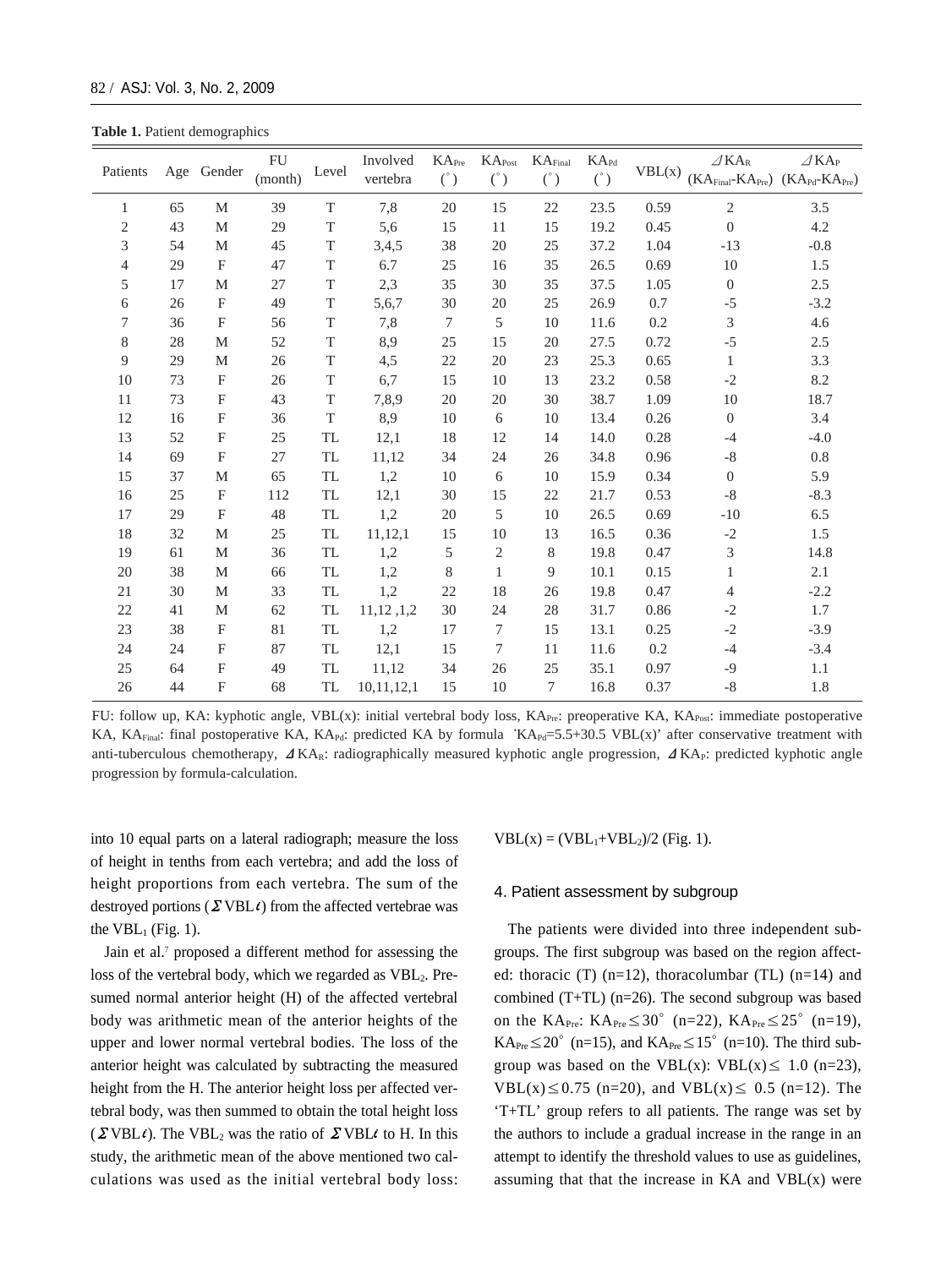associated with the progression of the disease.

For each subgroup, the  $\Delta K A_R$  and  $\Delta K A_P$  were compared using a paired t-test. A p-value<0.05 was considered significant (SPSS ver. 10.0; SPSS Inc., Chicago, IL, USA).

# **Results**

A mean of 2.4(2-4) vertebral bodies were affected by bone destruction. Preoperative Pott's paraplegia and para-



**Fig. 1.** The diagram shows the method used to assess the preoperative initial vertebral body loss (VBL $(x)$ ). **(A)** VBL<sub>1</sub> was defined as the fractional loss of the vertebral body area. When more than one vertebra was involved, the sum of each loss  $(\Sigma \text{VBLi})$  was calculated as the VBL<sub>1</sub>. **(B)** VBL<sub>2</sub> was defined as the fractional loss of the anterior vertebral body height, assuming that the original anterior vertebral height (H) was the arithmetic mean of the anterior height of the upper **(a)** and lower **(b)** normal vertebral bodies. In this study the arithmetic mean of  $VBL_1$  and  $VBL_2$  was used as the 'VBL(x)'.

paresis were observed in 8 of the 26 patients. Table 1 lists the patient demographic information.

### 1. Regional subgroups

In the T group, the KA<sub>Pre</sub>, KA<sub>Final</sub> and KA<sub>Pd</sub> was  $21.8^{\circ} \pm$ 9.4°,  $21.9^{\circ} \pm 8.8^{\circ}$  and  $25.9^{\circ} \pm 8.8^{\circ}$ , respectively. The radiographically measured kyphotic angle progression ( $\angle$ KA<sub>R</sub>) and predicted kyphotic angle progression ( $\angle$ KA<sub>P</sub>) were significantly different (p=0.027) (Fig. 2, Table 2).

In the TL group, the  $KA_{Pre}$ ,  $KA_{Final}$  and  $KA_{Pd}$  was 19.5° $\pm$ 9.4°,  $16.0^{\circ} \pm 7.7^{\circ}$  and  $20.5^{\circ} \pm 8.4^{\circ}$ , respectively. A comparison of the kyphotic angle progression between  $\angle$ KA<sub>R</sub> and  $\angle$ KA<sub>P</sub> showed a significant difference (p=0.017) (Fig. 2, Table 2).

For the T-TL group, which represents the entire cohort, the KA<sub>Pre</sub>, KA<sub>Final</sub> and KA<sub>Pd</sub> was  $20.6^{\circ} \pm 9.3^{\circ}$ ,  $18.7^{\circ} \pm 8.6^{\circ}$ and  $23.0^{\circ} \pm 8.8^{\circ}$ , respectively. The  $\angle$ KA<sub>R</sub> was significantly smaller than the  $\angle$ KA<sub>P</sub> (p=0.001) (Fig.2, Table 2).

### 2. KA subgroup

For the  $KA_{Pre} \leq 30^{\circ}$  group, the  $KA_{Pre}$  KA<sub>Final</sub> and  $KA_{Pd}$  was  $17.9^{\circ} \pm 7.4^{\circ}$ ,  $17.1^{\circ} \pm 8.1^{\circ}$ , and  $20.6^{\circ} \pm 7.3^{\circ}$ , respectively (Table 2). The  $\angle$ KA<sub>R</sub> was significantly smaller than the  $\angle$  $KA_p$  (p=0.001). Each subgroup of KA was analyzed to determine if the  $\angle$ KA<sub>R</sub> was significantly smaller than the predicted outcome, a kyphogenesis of  $\angle$ KA<sub>Pd</sub> (Fig.3, Table 2).

#### 3. VBL(x) subgroup

In the VBL( $x$ )  $\leq$  1.0 group, the KA<sub>Pre</sub> KA<sub>Final</sub> and KA<sub>Pd</sub> was  $19.2^{\circ} \pm 8.6^{\circ}$ ,  $17.3^{\circ} \pm 7.8^{\circ}$ , and  $21.1^{\circ} \pm 7.4^{\circ}$ , respectively. The

| Level          | subgroup              | N  | $KA_{Pre} (°)$  | $\text{KA}_{\text{Post}}$ (°) | $KA_{Final} (°)$ | $\text{KA}_{\text{Pd}}(^{\circ})$ | VBL(x)          | p-value<br>$(\angle$ KA <sub>R</sub> V <sub>S</sub> $\angle$ KA <sub>Pd</sub> ) |
|----------------|-----------------------|----|-----------------|-------------------------------|------------------|-----------------------------------|-----------------|---------------------------------------------------------------------------------|
| T              | Regional              | 12 | $21.8 \pm 9.4$  | $15.7 \pm 7.0$                | $21.9 \pm 8.8$   | $25.9 \pm 8.8$                    | $0.67 \pm 0.29$ | 0.027                                                                           |
| TL             | Regional              | 14 | $19.5 \pm 9.4$  | $11.9 \pm 8.3$                | $16.0 \pm 7.7$   | $20.5 \pm 8.4$                    | $0.49 \pm 0.28$ | 0.017                                                                           |
| $T+TL$ (whole) | Regional              | 26 | $20.6 \pm 9.3$  | $13.7 \pm 7.8$                | $18.7 \pm 8.6$   | $23.0 \pm 8.8$                    | $0.57 \pm 0.29$ | 0.001                                                                           |
| $T+TL$         | $KAI \leq 30^{\circ}$ | 22 | $17.9 \pm 7.4$  | $11.6 \pm 6.4$                | $17.1 \pm 8.1$   | $20.6 \pm 7.3$                    | $0.50 \pm 0.24$ | 0.009                                                                           |
| $T+TL$         | $KAI \leq 25^{\circ}$ | 19 | $16.0 + 5.9$    | $10.3 \pm 5.8$                | $15.8 \pm 8.0$   | $19.6 \pm 7.3$                    | $0.46 + 0.24$   | 0.015                                                                           |
| $T+TL$         | $KAI \leq 20^{\circ}$ | 15 | $14.0 + 4.9$    | $8.5 \pm 4.9$                 | $13.1 \pm 6.0$   | $18.3 \pm 7.5$                    | $0.42 + 0.24$   | 0.002                                                                           |
| $T+TL$         | $KAI \leq 15^{\circ}$ | 10 | $11.5 \pm .4.0$ | $6.8 \pm 3.5$                 | $10.6 \pm 2.5$   | $15.8 \pm 4.2$                    | $0.34 \pm 0.14$ | 0.003                                                                           |
| $T+TL$         | VBL < 1.0             | 23 | $19.2 \pm 8.6$  | $12.4 \pm 7.2$                | $17.3 \pm 7.8$   | $21.1 \pm 7.4$                    | $0.50 \pm 0.24$ | 0.005                                                                           |
| $T+TL$         | VBL < 0.75            | 20 | $17.2 \pm 7.2$  | $10.6 \pm 5.7$                | $15.9 \pm 7.5$   | $19.1 \pm 5.8$                    | $0.45 \pm 0.19$ | 0.024                                                                           |
| $T+TL$         | VBL < 0.5             | 12 | $13.1 \pm 5.1$  | $7.9 \pm 4.6$                 | $12.3 \pm 5.1$   | $15.2 \pm 3.4$                    | $0.32 \pm 0.11$ | 0.071                                                                           |
|                |                       |    |                 |                               |                  |                                   |                 |                                                                                 |

KA<sub>Pre</sub>: preoperative KA, KA<sub>Post</sub>: immediate postoperative KA, KA<sub>Final</sub>: final postoperative KA, KA<sub>Pd</sub>: predicted KA by formula, VBL(x): initial vertebral body loss,  $\Delta K A_R$ : radiographically measured kyphotic angle progression, T: thoracic, TL: Thoracolumbar.

**Table 2.** The mean  $(\pm SD)$  of the results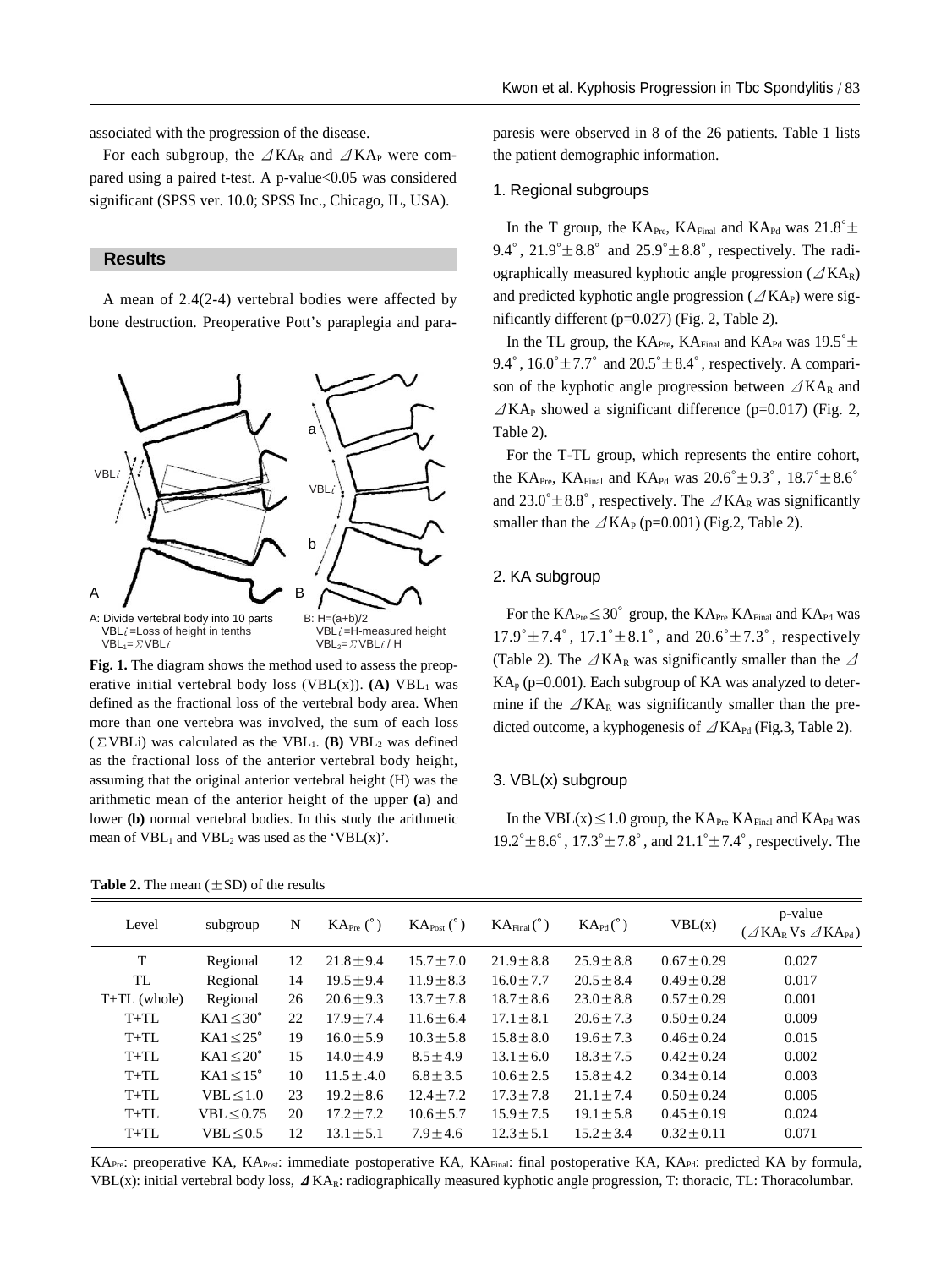$\triangle$ KA<sub>R</sub> was significantly smaller than the  $\triangle$ KA<sub>P</sub> (p=0.005). In the VBL(x)  $\leq$  0.75 group, the  $\angle$ KA<sub>R</sub> was significantly smaller than the  $\angle$ KA<sub>P</sub> (p=0.024) (Fig. 4, Table 2).

However, in the VBL $(x) \le 0.5$  group, the KA<sub>Pre</sub> KA<sub>Final</sub> and KA<sub>Pd</sub> was  $13.1^{\circ} \pm 5.1^{\circ}$ ,  $12.3^{\circ} \pm 5.1^{\circ}$  and  $15.2^{\circ} \pm 3.4^{\circ}$ , respectively (Table 2). The  $\angle$ KA<sub>R</sub> and  $\angle$ KA<sub>p</sub> were similar (p=0.071) (Fig. 4, Table 2).

#### **Discussion**

The fifth MRC report of a 5-year follow-up<sup>2</sup> showed that ambulatory antituberculous chemotherapy was successful when compared with combined bed rest for six months, or a plaster-of-Paris jacket for nine months. Antituberculous medication was used for 18 months, and the regimen included isoniazid and para-aminosalicylic acid with or without additional streptomycin during the first three months<sup>2</sup>. Tull and Kumar<sup>8</sup>, Tuli<sup>9</sup> reported that only 19% of patients showed progression of their kyphotic  $deformity > 10^{\circ}$  after rest and conservative treatment with antituberculous drugs.

The sixth MRC report of a 5-year follow-up<sup>10</sup> showed similarly favorable results with ambulatory chemotherapy versus debridement, as well as with debridement versus radical treatment with autologous bone graft reconstruction. The favorable results included the following: return to physical activity, absence of neurological abnormalities, absence of abscess formation, absence of the development of sinus tracts, and the presence of radiographically quiescent spinal lesions<sup>10</sup>.

The eighth MRC report after a 10-year follow-up $6$  compared a radical anterior autologous bone reconstruction with debridement of the abnormal tissue leaving the apparently unaffected bone. The sagittal profile was superior after the radical series compared to after the debridement cases. Vertebral body loss increased by 0.05 for the radical cases, while it increased by 0.23 for the debridement cases. The KA decreased by  $1.4^{\circ}$  for the radical cases, whereas for the debridement cases, it increased by 9.8° in the thoracic and thoracolumbar lesions. The KA decreased by  $0.5^\circ$  in the radical cases, whereas it increased by  $7.6^{\circ}$  for the debridement cases with lumbar lesions.

The bone loss and increase in KA usually occurred within the first 18 months from the initial diagnosis and treatment. Upadhyay et al. $<sup>11</sup>$  reported that anterior column support</sup> resulted in less kyphotic deformity than simple anterior debridement. Rajasekaran and Shanmugasundarm<sup>12</sup> reported less kyphogenesis with little bone loss in the single-segment lesions than in multi-segment lesions.

Firm fixation is essential for the healing of bone infections and bone fusion, and cast immobilization has been used to treat vertebral infections. The development of instruments has led to successful treatment by instrumented fusion for vertebral infections. Moon et al.<sup>13</sup> reported that the kyphosis could be corrected and maintained effectively in adult spinal TB by adding posterior instrumented fusion. Sundararaj et al.<sup>14</sup> reported the following advantages of adjuvant posterior instrumented fusion: prevention of graft dislodgement; correcting and maintaining the kyphosis; resulting in a superior outcome for intervertebral bone fusion. No additional risk was found for persistent infections due to the posterior instrumentation $14,15$ . For pyogenic infections, internally fixed metal appliances facilitate the attachment and proliferation of microbes, forms a biofilm



**Fig. 2.** Comparison of the kyphotic angle (KA) progression (ΔKA) in the subgroups: thoracic (T), thoracolumbar (TL), and combined (T+TL) groups. The surgical  $\Delta$ KA ( $\Delta$ KA<sub>R</sub>) was significantly smaller than the predicted  $\Delta$ KA  $(2 K A<sub>P</sub>)$  which is the predicted outcome of conservative treatment: p=0.027 (T); p=0.017 (TL); and p=0.001  $(T+TL)$ .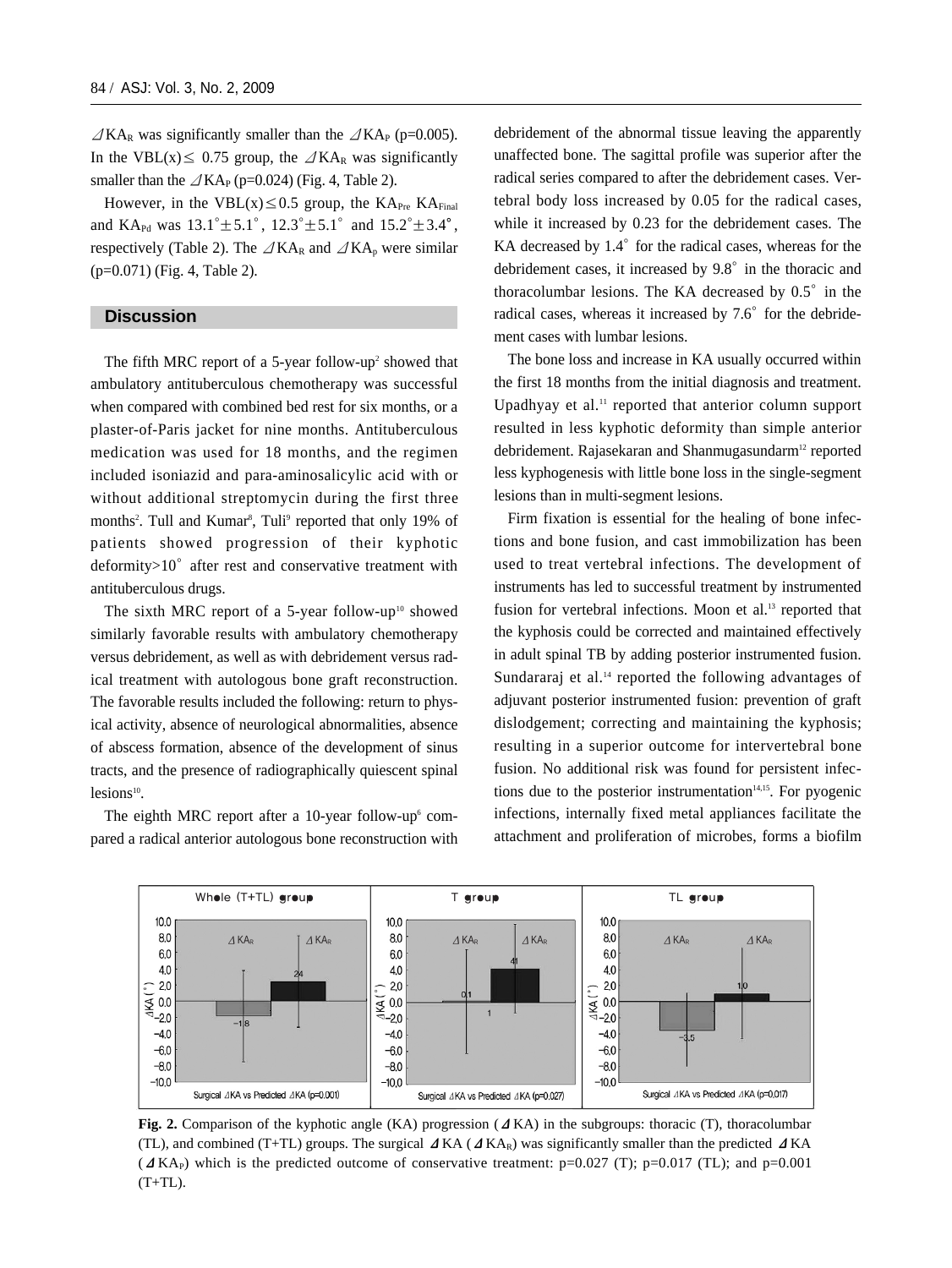on the surface of the metal and prevents antibiotics from reaching the infection and/or inflammation and thereby healing. This occasionally necessitates removal of the metal implants<sup>16</sup>. Ha et al.<sup>17</sup> performed an in-vitro experiment and reported much greater adherence and multiplication of biofilm formation on the metal segments with Staphylococcus epidermidis strains than in Mycobacterium tuberculosis strains. They demonstrated a more favorable environment for instrumentation in the treatment of Tbc spondylitis. Instrumentation to the posterior side, which is opposite to the initial infection, is not considered to be harmful<sup>17</sup>.

For measuring the VBL(x), Rajasekaran and Shanmuga-



**Fig. 3.** Comparison of the ⊿KA by the preoperative KA (KA<sub>Pre</sub>) subgroups. For the subgroups of 'KA<sub>Pre</sub>≤30<sup>°</sup>', 'KA<sub>Pre</sub> ≤25<sup>o</sup>', 'KA<sub>Pre</sub> ≤20<sup>o</sup>', and 'KA<sub>Pre</sub> ≤15<sup>o</sup>', the surgical  $\Delta$ KA ( $\Delta$ KA<sub>R</sub>) was significantly smaller than the predicted  $\Delta$ KA ( $\Delta$ KA<sub>P</sub>): p=0.009 (KA<sub>Pre</sub> ≤ 30<sup>°</sup>); p=0.015 (KA<sub>Pre</sub> ≤ 25<sup>°</sup>); p=0.002 (KA<sub>Pre</sub> ≤ 20<sup>°</sup>); and p=0.003 (KA<sub>Pr</sub>  $\leq$ 15°), respectively.



**Fig. 4.** Comparison of  $\Delta$  KA in the VBL(x) subgroups ('VBL(x)≤1.0', 'VBL(x)≤0.75', and 'VBL(x)≤0.5'). In the 'VBL(x) ≤0.5' group, the  $\Delta$ KA<sub>R</sub> was not significantly different from the  $\Delta$ KA<sub>P</sub> which is the predicted KA after conservative treatment (p=0.071). In the other groups,  $\Delta$ KA<sub>R</sub> was significantly smaller than  $\Delta$ KA<sub>P</sub>, indicating smaller amount of kyphogenesis in the surgical group:  $p=0.005$  (VBL( $x$ )  $\leq$  1.0); and  $p=0.024$  (VBL( $x$ )  $\leq$  0.75).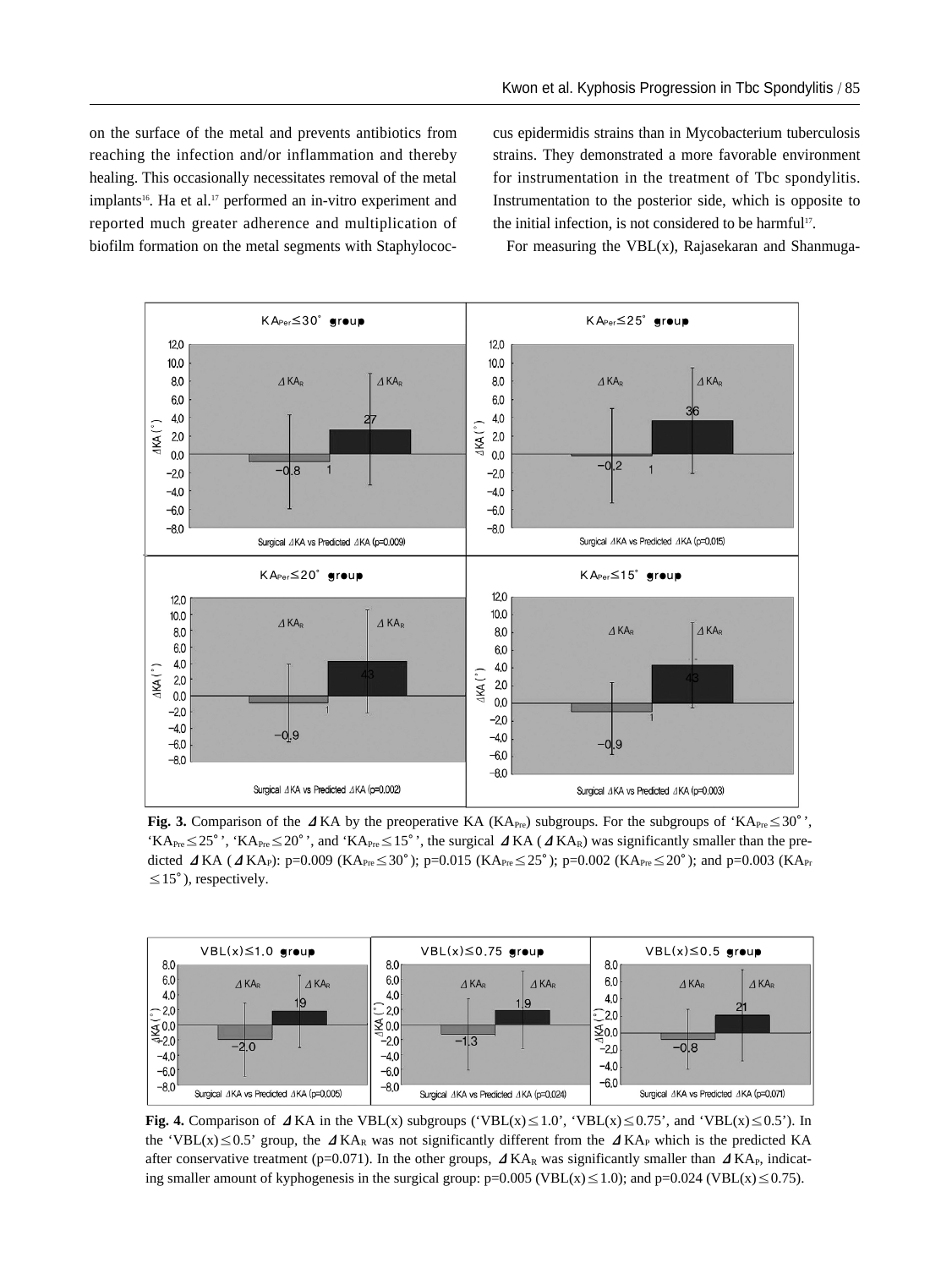sundaram<sup>3</sup> divided each affected vertebral body into 10 parts (Fig. 1). This calculation led to frequent ambiguity and arbitrary measurements because severely damaged vertebrae often do not have definite borders<sup>7</sup>. On the other hand, Jain et al.<sup>7</sup> used the arithmetic mean from the anterior heights of the upper and lower vertebrae, which were normal, as the 'presumed normal anterior height' at the affected level. The 'anterior height loss' is the difference between the presumed normal height and actual height measured. In lesions at multiple levels, the anterior height losses were added to obtain the 'total height loss'. The 'initial vertebral body loss' is the ratio between the 'total height loss' to the 'presumed normal anterior height'. Jain et al.<sup>7</sup> suggested an approximate 76% accuracy using their method for conservative treatment. However, this method may not reflect the precise vertebral body loss if the anterior cortical bone is spared selectively in the lesion distribution. In this study, the arithmetic mean of the above two calculations for the VBL (x was used) to ameliorate the shortcomings of each (Fig. 1).

The results showed significantly less thoracic KA progression after surgery than the predicted outcome after conservative treatment:  $(\Delta K A_R = 0.1^{\circ} \pm 6.3^{\circ} \text{ vs. } \Delta K A_P = 4.1^{\circ} \pm \text{ cm}$ 5.4v; p=0.006). In addition, the thoracolumbar KA progression was significantly less after surgery than after the predicted-conservative treatment:  $(\Delta K A_R = 3.5^{\circ} \pm 4.6^{\circ} \text{ vs. } \Delta$ KA<sub>P</sub>=1.0° $\pm$ 5.6°; p=0.000). The KA progression of the entire cohort including the thoracic and thoracolumbar spine subgroups was significantly less after surgery than after the predicted outcome with conservative treatment:  $($   $\Delta$  KA<sub>R</sub>=-1.8<sup>o</sup> ± 5.6<sup>o</sup> vs.  $\Delta$  KA<sub>P</sub>= 2.4<sup>o</sup> ± 5.6<sup>o</sup>; p=0.001). The results suggest that surgical treatment was justified based on the sagittal profile outcome because the  $\Delta K A_R$ , which represents the kyphotic angle progression after surgery, was significantly smaller than the  $\Delta$  KA<sub>P</sub>, which represents the kyphotic angle progression in the formula for predicting the outcome.

For the KA subgroup, all subgroups with a 'KA $\leq 30^\circ$ ', 'KA $\leq$ 20°' and 'KA $\leq$ 15°' showed a significantly smaller  $\Delta$ KA<sub>R</sub> than  $\Delta$ KA<sub>P</sub>, suggesting less kyphotic angle progression after surgical treatment than after the predicted outcome of conservative treatment-alone. The same conclusion in all KA subgroups confirms the efficacy of surgical treatment. However, the KA subgroup results did not suggest a range in which conservative treatment-alone might be justified.

For the VBL(x) subgroup, the  $\Delta$ KA<sub>R</sub> and the  $\Delta$ KA<sub>P</sub> were not significantly different in the 'VBL $(x) \le 0.5$ ' subgroup (p=0.071). This suggests that the surgical treatment group did not have a significantly superior sagittal profile compared to the predicted outcome of conservative treatment. As the progression of kyphosis was the main concern for the surgical treatment of Tbc spondylitis, conservative treatment might be indicated initially in patients identified with a VBL(x)  $\leq$  0.5. The other VBL(x) subgroups showed that the  $\Delta$ KA<sub>R</sub> was significantly smaller than the  $\Delta$ KA<sub>P</sub>, justifying surgical treatment for improved outcome on the sagittal profile. The surgical treatment used in all cases was an anterior-posterior combined surgery (anterior decompression, interbody fusion, and posterior instrumented



**Fig. 5.** A 26-year-old female patient with T 5-7 Tbc spondylitis, with a VBL(x) of 0.7: the KA<sub>Pre</sub> was 30 $^{\circ}$  before surgery and final postoperative KA ( $\text{K}A_{\text{Final}}$ ) was 25<sup>°</sup>. The predicted KA ( $\text{K}A_{\text{Pd}}$ ) was 26.9<sup>o</sup>.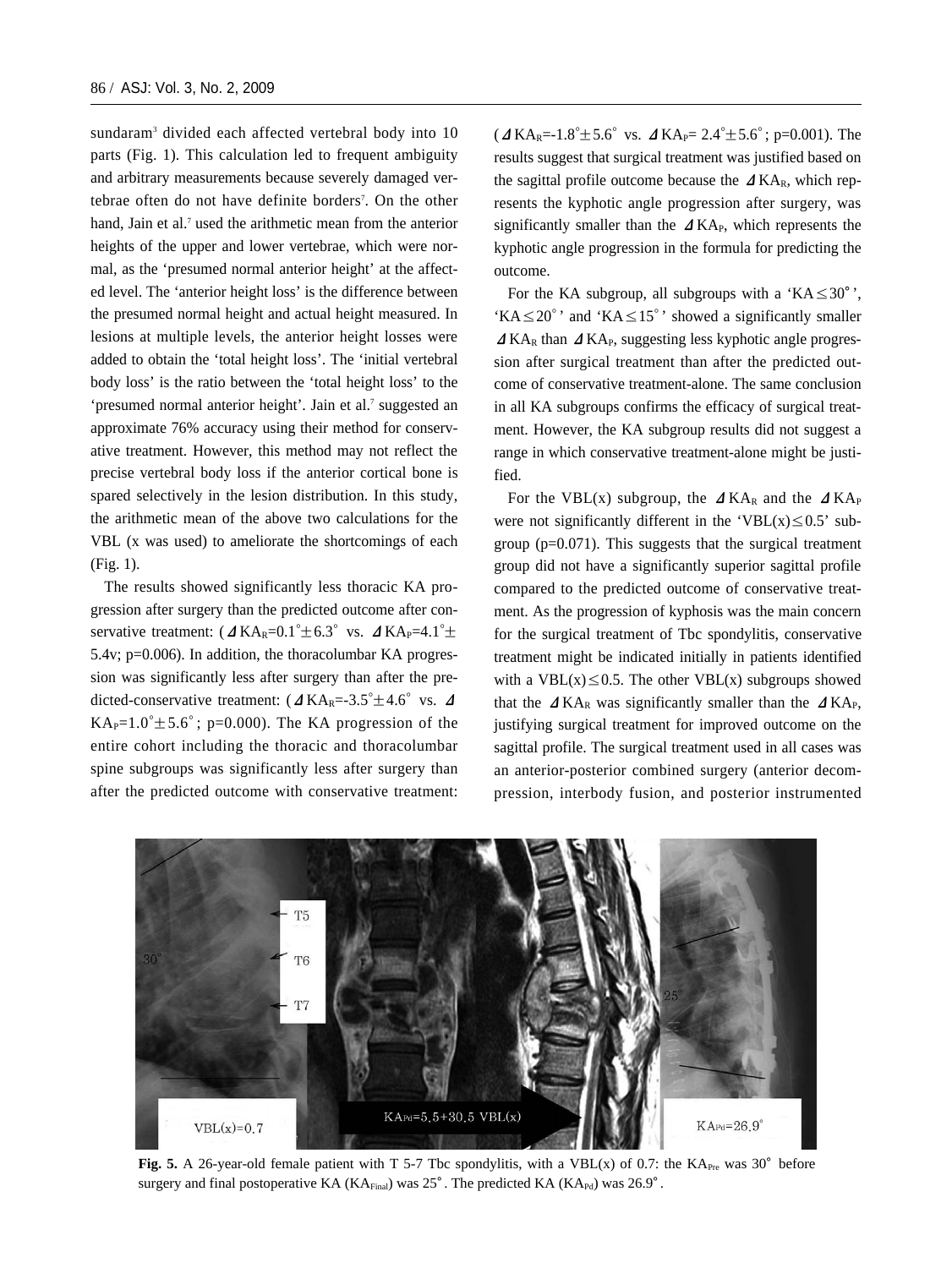fusion with bone graft) (Fig. 5). The KA was corrected substantially by the combined anterior column support and posterior instrumentation and the correction was maintained.

The limitations of this study include the following. The control group consisted of theoretical, calculated, results. The accuracy of the 'equation' requires further statistical validation to be considered a reliable control group. However, in a limited cohort with a small number of patients, different patients with the same  $KA$  and  $VBL(x)$  might include a range of factors, such as co-morbidities that reduce the homogeneity of the group, which bias the comparison. This study compared the surgical and predicted results on the same patient. The  $VBL(x)$  was calculated by taking the mean of the two methods but this value requires further validation. In addition to the sagittal profile discussed in this study, the presence of neurological complications would be an additional independent factor indicating a need for surgical treatment. Subsidence at the anterior strut graft would be likely to occur due to endplate injury either by the disease process or by the surgical procedure, even though the disc space is destroyed less aggressively compared to the pathogenesis of pyogenic spondylitis<sup>18</sup>. This endplate -associated subsidence might explain some of the variance of the subsidence observed in our data. However, the statistical analysis still leads to certain conclusions based on a comparison of the two groups. In subgroup analysis, conservative treatment appears to be warranted with an initial VBL(x) of  $\leq$ 0.5. Nevertheless, the KA subgrouping did not suggest guidelines for conservative treatment. Further study with a larger cohort would enable statistical analysis to improve the categorization of patients, as well as a comparison of surgically and medically treated groups.

# **Conclusions**

For patients with thoracic and thoracolumbar Tbc spondylitis, surgical treatment was more effective for kyphosis correction than the predicted outcome of conservative treatment. An initial VBL(x) of  $\leq 0.5$  on the sagittal profile after surgical treatment was not significantly superior to the outcome predicted by conservative treatment. The KA is not a parameter that can be used to determine whether to perform surgical treatment. These results suggest that a VBL(x) of  $\leq$  0.5 is an indication for conservative antituberculous chemotherapy.

# **REFERENCE**

- 01. **Tuli SM:** Severe kyphotic deformity in tuberculosis of the spine. Int Orthop 1995; 19: 327-331.
- 02. A five-year assessment of controlled trials of in-patient and out-patient treatment and of plaster-of-Paris jackets for tuberculosis of the spine in children on standard chemotherapy. Studies in Masan and Pusan, Korea. Fifth report of the Medical Research Council Working Party on tuberculosis of the spine. J Bone Joint Surg Br 1976; 58: 399-411.
- 03. **Rajasekaran S, Shanmugasundaram TK:** Prediction of the angle of gibbus deformity in tuberculosis of the spine. J Bone Joint Surg Am 1987; 69: 503-509.
- 04. **Moon MS, Moon YW, Moon JL, Kim SS, Sun DH:** Conservative treatment of tuberculosis of the lumbar and lumbosacral spine. Clin Orthop Relat Res 2002; (398): 40-49.
- 05. **Konstam PG, Blesovsky A:** The ambulant treatment of spinal tuberculosis. Br J Surg 1962; 50: 26-38.
- 06. A 10-year assessment of a controlled trial comparing debridement and anterior spinal fusion in the management of tuberculosis of the spine in patients on standard chemotherapy in Hong Kong. Eighth Report of the Medical Research Council Working Party on Tuberculosis of the Spine. J Bone Joint Surg Br 1982; 64: 393-398.
- 07. **Jain AK, Aggarwal PK, Arora A, Singh S:** Behaviour of the kyphotic angle in spinal tuberculosis. Int Orthop 2004; 28: 110-114.
- 08. **Tull SM, Kumar S:** Early results of treatment of spinal tuberculosis by triple drug therapy. Clin Orthop Relat Res 1971; (81): 56-70.
- 09. **Tuli SM:** Results of treatment of spinal tuberculosis by "middle-path" regime. J Bone Joint Surg Br 1975; 57: 13- 23.
- 10. Five-year assessments of controlled trials of ambulatory treatment, debridement and anterior spinal fusion in the management of tuberculosis of the spine. Studies in Bulawayo (Rhodesia) and in Hong Kong. Sixth report of the Medical Research Council Working Party on Tuberculosis of the Spine. J Bone Joint Surg Br 1978; 60: 163-177.
- 11. **Upadhyay SS, Sell P, Saji MJ, Sell B, Hsu LC:** Surgical management of spinal tuberculosis in adults. Hong Kong operation compared with debridement surgery for short and long term outcome of deformity. Clin Orthop Relat Res 1994; (302): 173-182.
- 12. **Rajasekaran S, Soundarapandian S:** Progression of